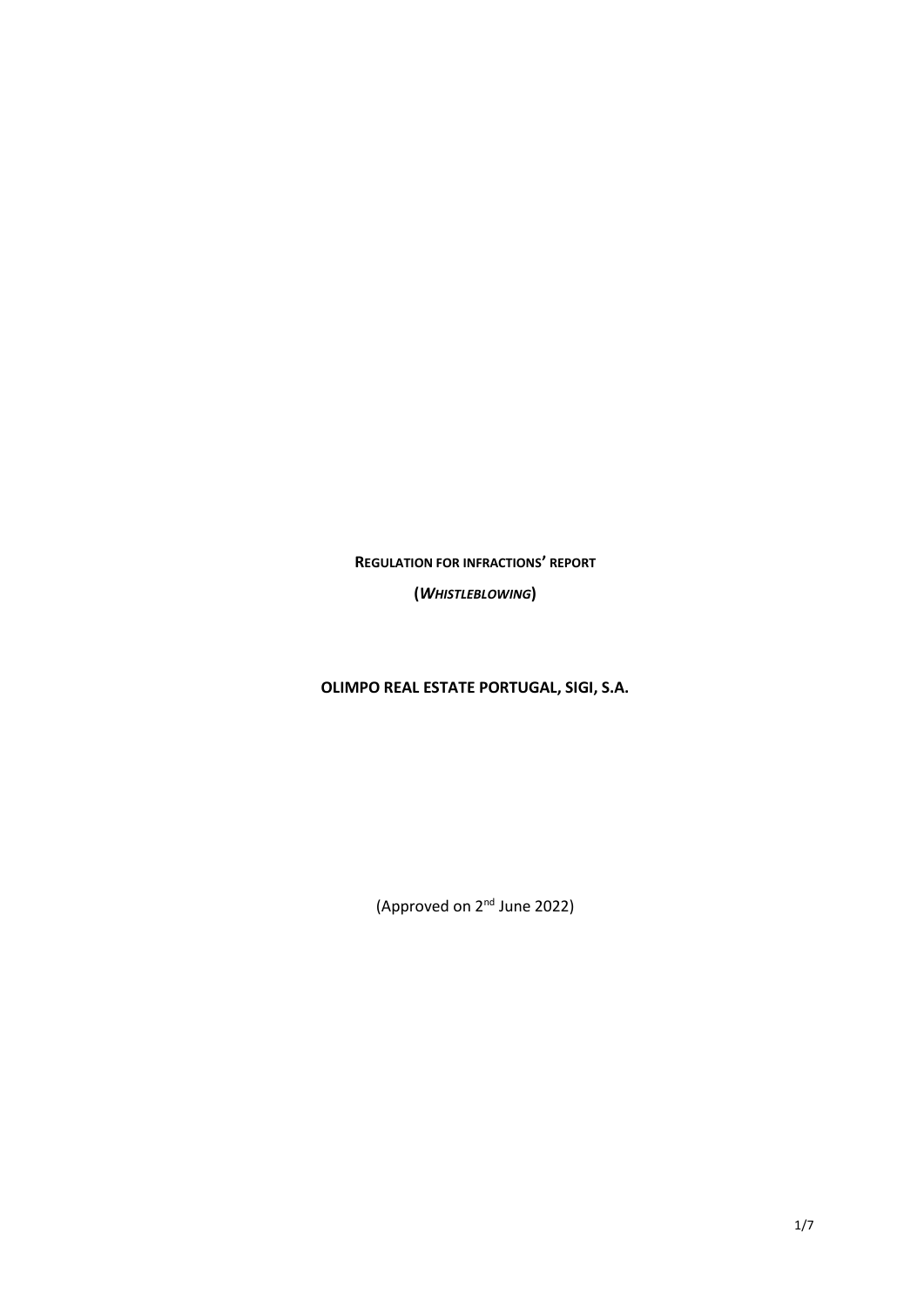# **1. Purpose**

- **1.1.** Olimpo Real Estate Portugal, SIGI, S.A. (hereinafter the "Company"), as obliged entity, hereby adopt this regulation (hereinafter the "Regulation") for the purposes of the Law no. 93/2021, of 20<sup>th</sup> December (hereinafter the "Law") and of the Decree-Law no. 109-E/2021, of 9<sup>th</sup> December (hereinafter the "Decree-Law"), with the purpose of ensure compliance with the obligations arising from the said legislation and to establish a set of rules and procedures for the receipt, recording and handling of communications of reports of infractions relating to the matters identified in section 2 below (hereinafter the "Infractions"), in compliance with the legal and regulatory provisions applicable at each moment, as well as with the rules, principles and values set forth in the Code of Conduct on Prevention of Corruption and Related Offences approved by the Company.
- **1.2.** In pursuit of this objective, Infractions reported pursuant to this Regulation shall be submitted to a system which is effective, expeditious and appropriate for their detection, investigation and resolution in accordance with the highest ethical principles recognized by the Company, preserving confidentiality and ensuring non-retaliation against the authors of the report (the "Whistleblower"), as well as in relations to other persons and third parties, including legal entities, who assist or are connected with the Whistleblower.

# **2. Scope of Application**

- **2.1.** This Regulation sets out the rules for receiving, recording and handling reports of Infractions occurring at the Company.
- **2.2.** This Regulation does not exclude or substitute the report obligations pursuant to the terms set forth in the applicable framework of criminal law and criminal procedural law.
- **2.3.** For the purpose of this Regulation:

**a. Infractions** shall be deemed the acts or omissions, perpetrated maliciously or negligently, which are foreseen and described in Article 2 (1) of the Law, as well as in Article 3 of the Annex of the Decree-Law, namely in the following areas:

- i. Public procurement;
- ii. Services, products and financial markets as well as anti-money laundering and terrorism financing;
- iii. Security and conformity of products;
- iv. Transport security;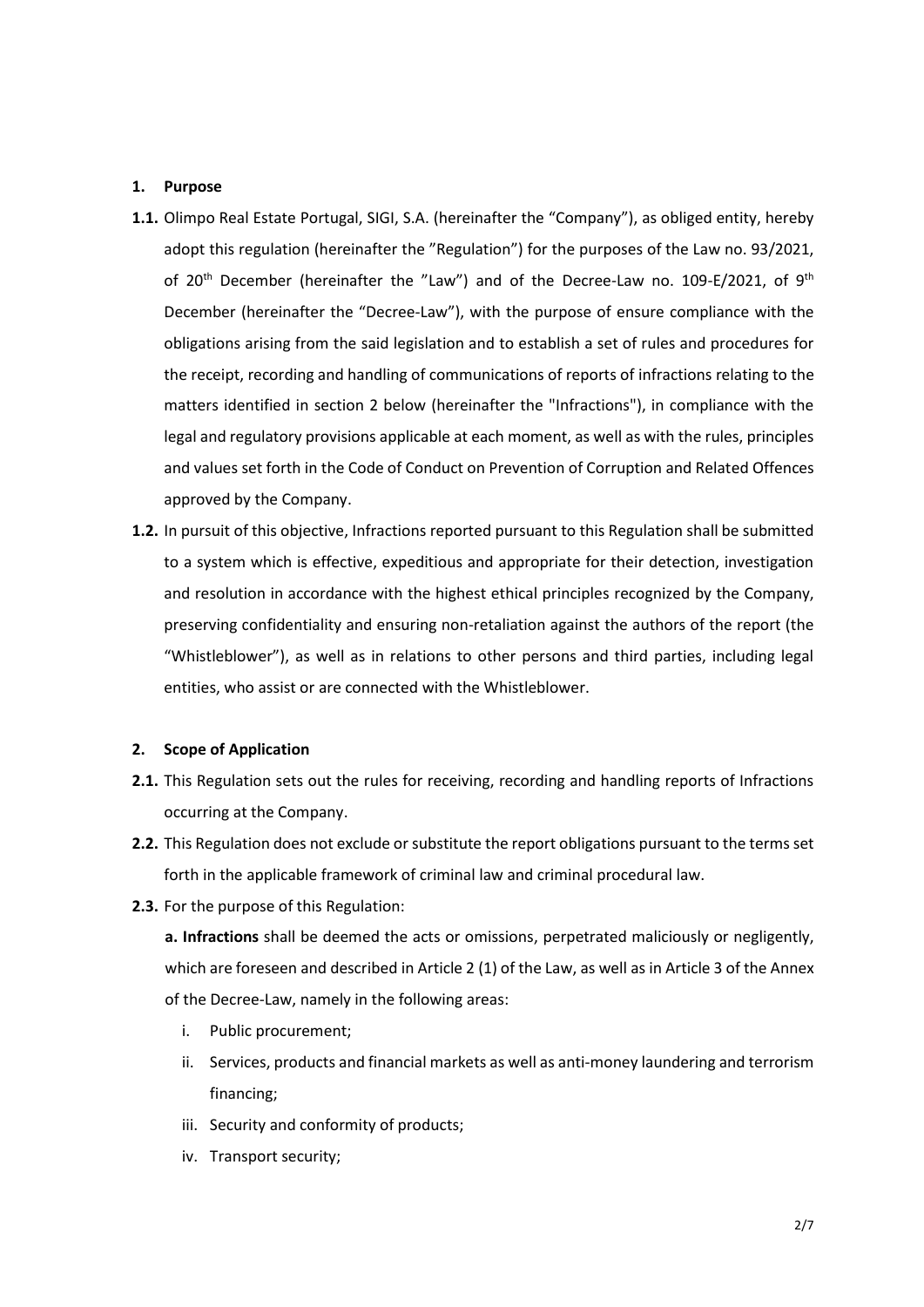- v. Protection of the environment;
- vi. Protection against radiation and nuclear security;
- vii. Human and animal' food security, animal health and wellness;
- viii. Public health;
- ix. Consumer protection;
- x. Protection of privacy and personal data, and information network and system security;
- xi. Prevention of corruption and related offenses;
- **b. Internal Reporting Channel** is the channel identified in section 5 bellow, through which Infractions are reported, with the Whistleblower's identification or on an anonymous basis;
- **c. Reported Person**, the person that is identified as the offender or perpetrator of the Infraction or associated thereon.

# **3. Subjective Scope of Application**

- **3.1.** For the purpose of this Regulation, Whistleblower shall be any natural person who reports an Infraction, based on information obtained within its professional activity, regardless of the nature or sector of activity (even if such information has been obtained within a professional relationship terminated at the time, or during the recruitment process or during a precontractual negotiation stage, regardless of which the professional relationship was thereon established or not).
- **3.2.** Whistleblowers may be, namely, (i) employees (ii) service providers, contractors, subcontractors and suppliers, including any people acting on its behalf or supervision, *(iii)* shareholders, members of the governing and auditing bodies of the Company, and *(iv)* volunteers and interns (either remunerated or not).

## **4. Precedence of Internal Compaint**

- **4.1.** Since there is an Internal Reporting Channel, the Whistleblower shall not previously resort to external complaint channels or public disclosure of the Infraction, except as set forth in paragraphs 2 and 3 of article 7 of the Law.
- **4.2.** The Whistleblower that, outside the scope of the applicable legal framework, publicly discloses an Infraction or inform the media or a journalist of it, will not benefit the protection afforded by the applicable Law.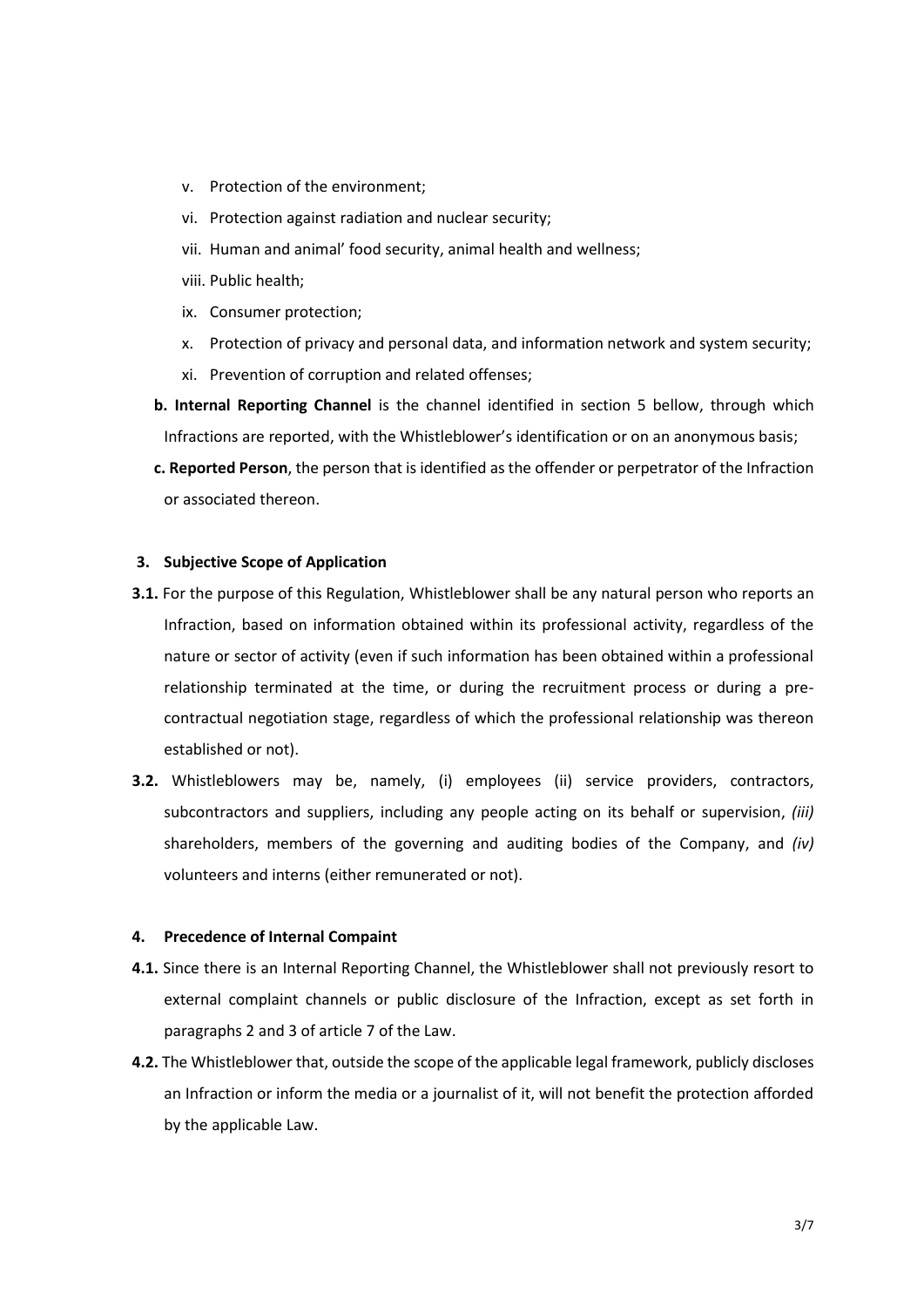# **5. Receipt, recording and handling of the whistleblowing**

- **5.1.** The communication of any complaint made pursuant to this Regulation shall be reported trough an Internal Reporting Channel, which may be done in writing:
	- **a.** Through registered letter to the postal address of the Company indicated on the website, marked as "confidential"; and/or
	- **b.** Through email to the address of the Company indicated on the website oresportugal denuncias@sonaesierra.com, being the method chosen at Whistleblower's discretion.
- **5.2.** The reports received are subject to registration by the competent department/area, and must contain:
	- **a.** Case identification number;
	- **b.** The date of receipt;
	- **c.** A brief description of the nature of the report;
	- and, when applicable:
	- **d.** The measures taken with regard to the report;
	- **e.** The status of the case.
- **5.3** Records of reports received shall be kept up-to-date at all times.
- **5.4** If the Whistleblower has provided contact details, the Whistleblower shall be notified within seven days of the receipt of the complaint, to be informed of the requirements, the competent authorities and the form and admissibility of the external complaint, in accordance with Article 11 (1), Article 7 (2) and Articles 12 and 14 of the Law.
- **5.5** Once recorded, reports shall undergo a preliminary analysis to certify their degree of credibility, the irregular and/or illegal nature of the conduct reported, the viability of the investigation and the identity of the persons involved or persons requiring cross-checking or questioning due to their knowledge of relevant facts.
- **5.6** The preliminary analysis report shall decide whether the investigation should proceed or be closed.
- **5.7** If it is concluded that the complaint lacks consistency, seriousness or truthfulness, or that it was made with the aim to jeopardize any person or entity, the report shall be closed, a summary of the reasons send to the author of the complaint (except if the Whistleblower haven't provided any contact details), the personal data involved immediately destroyed, and the statistical information and the information about the archive gathered.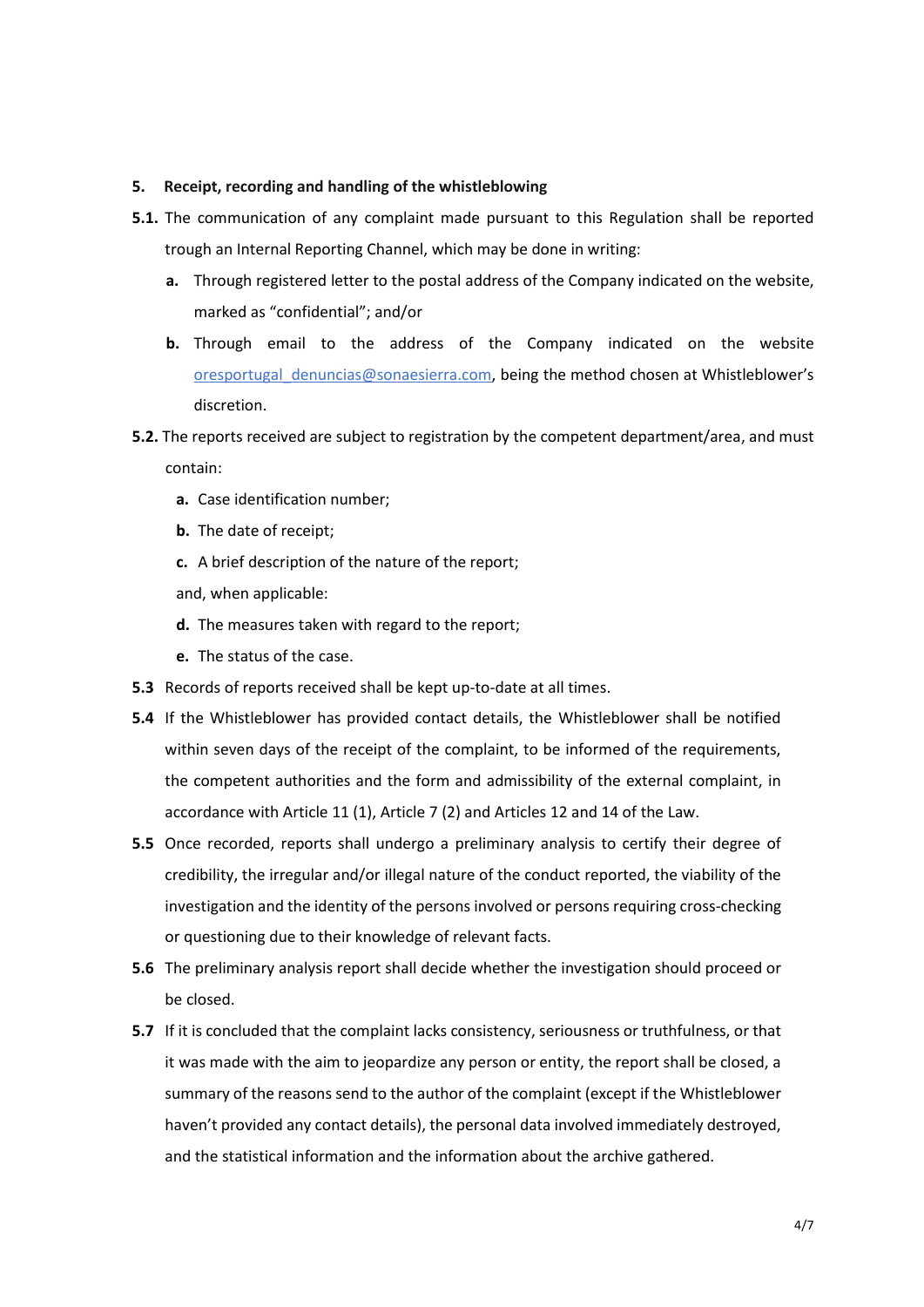- **5.8** If the notification is deemed to be consistent, plausible and credible and the facts reported are likely to constitute an Infraction in the terms set forth in this Regulation, an investigation process shall be initiated, conducted and supervised by the competent authority, depending on the topic.
- **5.9** Once the investigation phase provided for in the preceding paragraph has been concluded, a duly substantiated report on the analysis process performed during the investigation and the respective internal procedure followed, the fact found during the investigation and the respective duly founded decision shall be prepared. Such report shall also contain the proposal of measures to be adopted to minimize the identified risk as well as to prevent the recurrence of the Infraction(s) reported.
- **5.10** If deemed necessary and appropriate, according to the type and nature of the Infraction, a report to the competent authorities shall be prepared, namely those listed in Article 12 (1) of the Law.
- **5.11** The Whistleblower shall be informed (except if the Whistleblower haven't provided any contact details), within three months from the date of receipt of the complaint, of the measures envisaged or taken to follow up on the report and respective reasoning, pursuant the Article 11 (3) of the Law.
- **5.12** The body, committee or individual responsible for the treatment of the complaint may be assisted by internal or external persons, including external auditors or experts to assist with the investigation process, if warranted by the particular nature of the process. These persons are bound by the applicable duty of confidentiality set forth in this Regulation.
- **5.13**Whenever deemed necessary for the fulfilment of the provisions of this Regulation, any persons whose interviews are relevant to the investigation of the Infraction may be interviewed.

#### **6. Confidentiality**

- **6.1.** Any reporting of Infractions under this Regulation shall be treated as confidential.
- **6.2.** Access to information regarding the notification of any Infractions, including the identity of the Whistleblower, and information that may allow his/her identification, is only allowed to the individuals of the Company, responsible for receiving and handling the complaints made under this Regulation and in respect of the "need to know" principle. The confidentiality obligation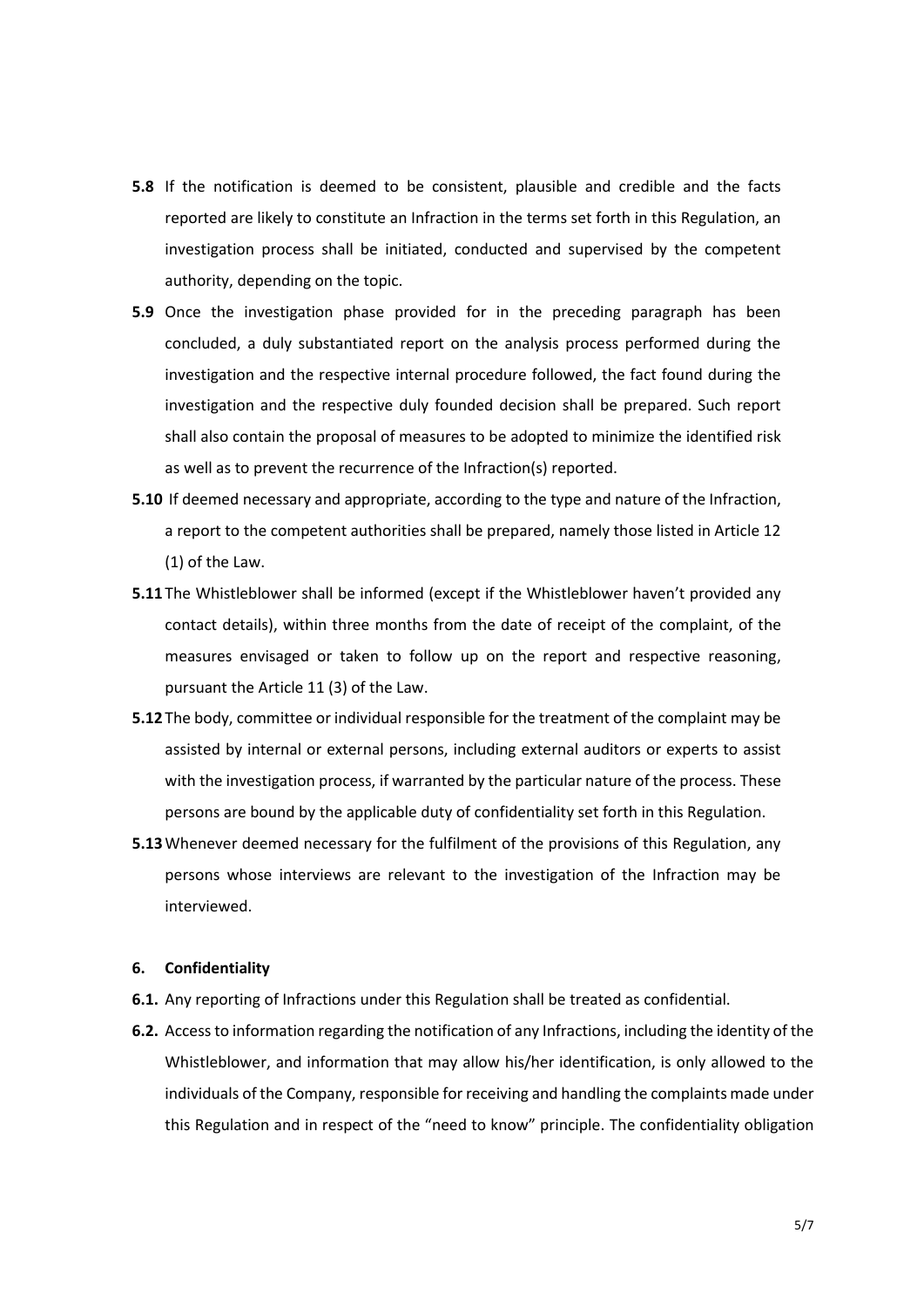applies to all persons who have received information about the complaints, even if they are not the ones responsible for their reception and handling.

**6.3.** The identity of the Whistleblower may only be disclosed as a result of a legal obligation or a court decision and is preceded by written communication to the Whistleblower stating the reasons for disclosure, unless the provision of this information compromises the investigation or related court cases.

#### **7. Whistleblowers Protection**

- **7.1.** Acts of Retaliation shall be deemed as any act or omission (even by threat or attempt) that, directly or indirectly, in a professional context and driven by internal or external complaint or public disclosure, causes or can cause damages to the Whistleblower who, in good-faith, and having serious reasons to believe that the information reported was, at the time of complaint, true. The following acts, when performed up to two years after a complaint of an Infraction, are presumed to be motived by any such complaint, until proven otherwise:
	- **a.** Changes in working conditions, such as duties, hours, place of work or remuneration, failure to promote the worker or non-fulfilment of labor duties:
	- **b.** Suspension of the employment contract;
	- **c.** Negative performance evaluation or negative reference for employment purposes;
	- **d.** Failure to convert a fixed-term employment contract into a contract without term, where the employee had legitimate expectations on that conversion;
	- **e.** Non-renewal of a fixed-term employment contract;
	- **f.** Disciplinary sanctions, including dismissal;
	- **g.** Inclusion in a list, based on a sectoral-wide agreement, which may lead to the impossibility of the Whistleblower finding a job in the sector or industry in question in the future;
	- **h.** Termination of a supply or service contract.

# **8. Whistleblower's Assistants**

The warranties set forth in the previous section are also applicable, with due adaptations, to:

**a.** The natural persons who assist the Whistleblower in the complaint procedure and whose assistance must be confidential, including trade union representatives or workers' representatives